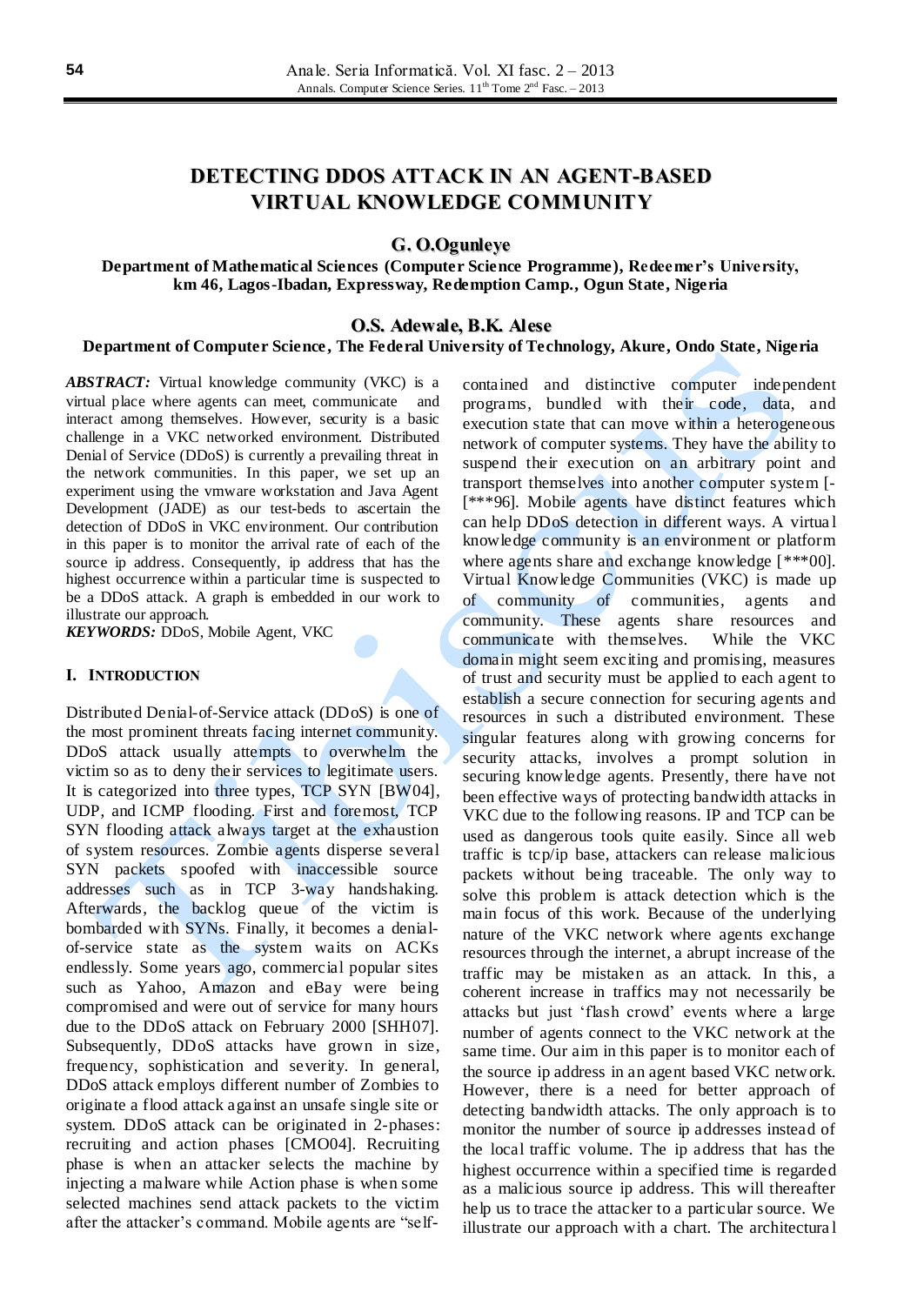framework for the whole work and the results are presented in this research paper. The paper is organized as follows: related work are presented in section 2, section 3 presents the system design for our approach, results are shown in section 4, conclusions and future work are drawn in 5, and references are given in Section 6.

### **II. RELATED WORKS**

#### *A. Network Security and threats*

Network security can be seen as a collection of services which [PR96]:

• Maintain the confidentiality and integrity of the message as well as the network;

• Provide for the authentication of users and services; and

• Make sure of non-repudiation by users and the nondenial of services.

A threat is simply a bridge of one or more security service. There are two categories of threats (or attacks) to a network environment. These are [Far07] Active and Passive attacks. This classification is based on their effect on the system. In an active threats or attacks, there is an attempt to change the data and harm the system. This form of attack can easily be detected but it is difficult to prevent. Passive attacks on the other hand are aimed to obtain information only. No modification is made to the data after interception. However, harm may be done to the receiver or sender of the message. For example, an attack may try to intercept a customer's account details. The system itself is not affected during the process. Before designing a secure system, it is important to identify the threats against which protection is required. Some researchers identified some security threats [PR96]:

- Identity interception is the observation of the identity of one or more parties involved in a communication for misuse.
- Replay attack is the recording and subsequent replay of a communication at some later point in time.
- Masquerading is the impersonation of a user to gain access to information, or to gain accidental privileges. This includes active attacks such as replay and modification of messages.
- Data interception is the observation of user data during a communication by an unauthorized user.
- Data manipulation is the unauthorized replacement, insertion, deletion or disordering of user data during communication.
- Repudiation is the denial by one of the entities involved in a communication of having participated in part or all of a communication. This may be dangerous in the case of electronic commitments.
- Mis-routing is the misrouting of a communication path intended for one user to another.
- Denial of service is the prevention or interruption of a communication or the delay of time-critical operations. For example, an intruder may suppress all messages directed to a particular destination or may generate extra traffic.
- Traffic analysis is the observation of information about a communication between users. The observation may include the absence/presence of traffic, frequency, direction, sequence, type and amount of traffic.

### *B. DDoS*

Distributed Denial of Service Attack is infected by a malicious code act simultaneously and coordinated under the control of a single attacker in order to break into the victim's system, exhaust its resources, and force it to deny service to its customers [CMO04].

#### *Types of DDoS*

Attacks can generally be grouped as flood attacks and logic or software attacks.

Flood attacks operate by continuously sending large amounts of data to the victim or target machine. This flooding is designed to consume processing power and memory of the victim and/or network bandwidth and packet buffers. The latter kinds of attacks act by sending a number of malformed packets that exploit some vulnerability of software loaded at the victim.

These attacks can be easily counteracted by correcting or patching the software.

TCP SYN flood, UDP Flood, ICMP Flood and Smurf attacks are examples of flood attacks.

Whereas, Ping of Death, Tear Drop, Land and Echo/Chargen attacks can be an examples of logic or software attacks. These examples are by no means exhaustive list of DDoS attacks as there are different variations of these as well as other types of attacks.

#### *C. Flood Attacks*

TCP-SYN Flood: this attack utilizes the three way handshaking of TCP connections. An attacker initiates a connection request with spoofed IP address to the target machine. The target machine then replies accordingly and waits for a reply that never comes. This will hold up crucial resources of the target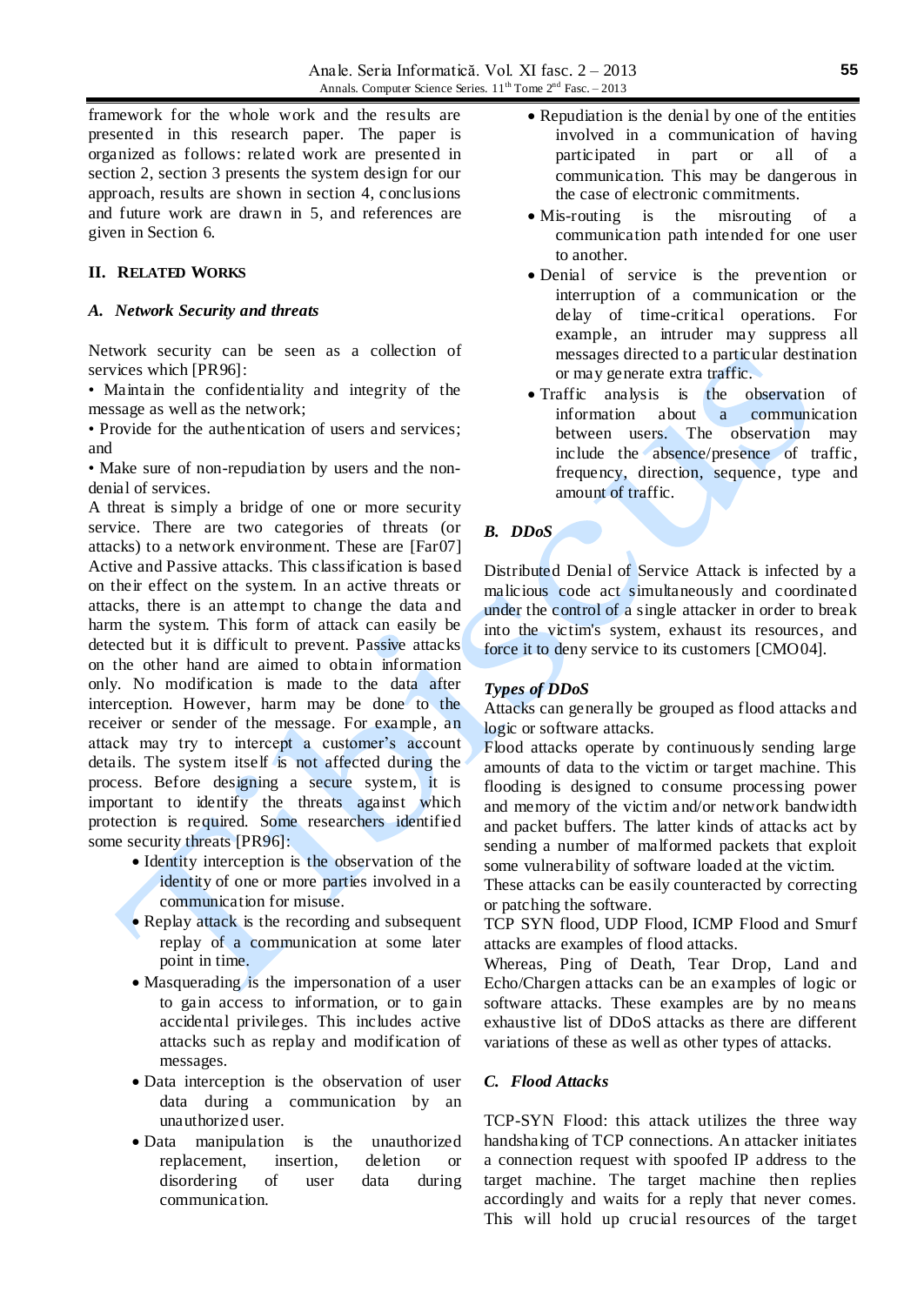machine like memory and processing power. As a result, users of the target machine will be denied of the services delivered to the attacker.

UDP Flood: as UDP is a connectionless protocol, an attacker can send a tampered packet to a random port of the target machine. When the victim receives this packet and finds no application is waiting on the port, it will generate destination unreachable ICMP packet. This packet is then sent to the source address of the received packet which is a bogus one. If the number of packets sent by the attacker is very large, most of the resources at the victim will be held up or eventually the machine will go down.

ICMP Flood: this type of attack generates a bunch of pings and UDP packets targeted at the victim. This bombardment will slow the network connectivity and eventually leads to loss of connectivity. Most of the connections of the target machine will be lost as a result. Smurf Attack: in this case an attacker sends forged ICMP echo packets to broadcast addresses of vulnerable networks. All the systems on these networks reply to the victim with ICMP echo replies. If the number of packets generated by the attacker is large, the bandwidth available to the target is rapidly exhausted, effectively denying its services to legitimate users.

### *D. Adaptive Security Model for Detecting DDOS Attack in Virtual Knowledge Communities*

[OAA12] developed a DDOS attack models for detecting attack traffics in VKC and proposed measures to deal with such an attack but the security of the whole system is yet to be presented which is the main focus of this paper.

#### *E. Detection of DDoS Attacks using Data Mining*

[GC11] discussed various detection algorithms which are using data mining concepts and algorithms such as intrusion detection for DDoS detection and prevention.

# *F. Intrusion Detection Model in MANETs using ANNs and ANFIS*

[MT11] proposed different approaches to implement and improve the security level of Mobile Ad hoc Networks. They designed a mechanism for intrusion detection and security framework to detect a security attack. In a type of attack considered in this research, an intruder node injects a large amount of junk packets into the network and causes a denial in the services of the attacked node to the network. The model was developed using 2 method of detection – ANFIS and ANNs – in a simulated environment. It was showed that almost all of models could detect Dos attack effectively.

### *G. Collaborative Defense Mechanism Using Statistical Detection Method against DDoS Attacks*

[SHH07] suggested the effective DDoS defense system which used the collaborative scheme among distributed IDRSs located in the vicinity of the attack source or victim network. In the scheme, both victim and source-end (Intrusion Detection and Response System) IDRS work synergistically to identify the attack and avoid false alarm rate up to great extent. Additionally, the author proposed the duplicate detection window scheme to detect various attacks dynamics which increase the detection threshold gradually in early stage.

## *H. Virtual Knowledge Communities*

[MC09] called the VKC as the virtual place where agents can meet, communicate and interact among themselves. However security is a fundamenta l concern for virtual communities. Quite a number of researchers that have worked in the VKC and agent based environments [P+07, End07] have all pointed out the necessity for better solutions to intrusions and other security problems associated with this research area.

# **III. METHODOLOGY**

Our DDoS detection system detects security breaches through some rules which we have pre-entered in the system. The rule is if { condition } then { act }. This means if the percentage of a particular ip\_address occurs outrageously more than the others within the same time slots, then such ip\_address is log out of the network. We set up an experiment to demonstrate the bandwidth attack as shown in figure 2.

When shadow agents receive a command from the master server agent, they begin to send an attack to the resource. The shadow agent in this approach represents the zombie agents. The Data Collection agent sits at the victim's end to record various attack traffics. The data collected is summarized in one second intervals. The summary includes the tota l number of packets arrived, the total number of TCP SYN packets and the total number of distinct source ports. Figure 1 shows the architecture for the DDoS detection in VKC environment.

From the architecture, when the attack is initiated by the Attacker agent by sending the attacking command, the command is replicated by the shadow agent als o known as the zombie agents.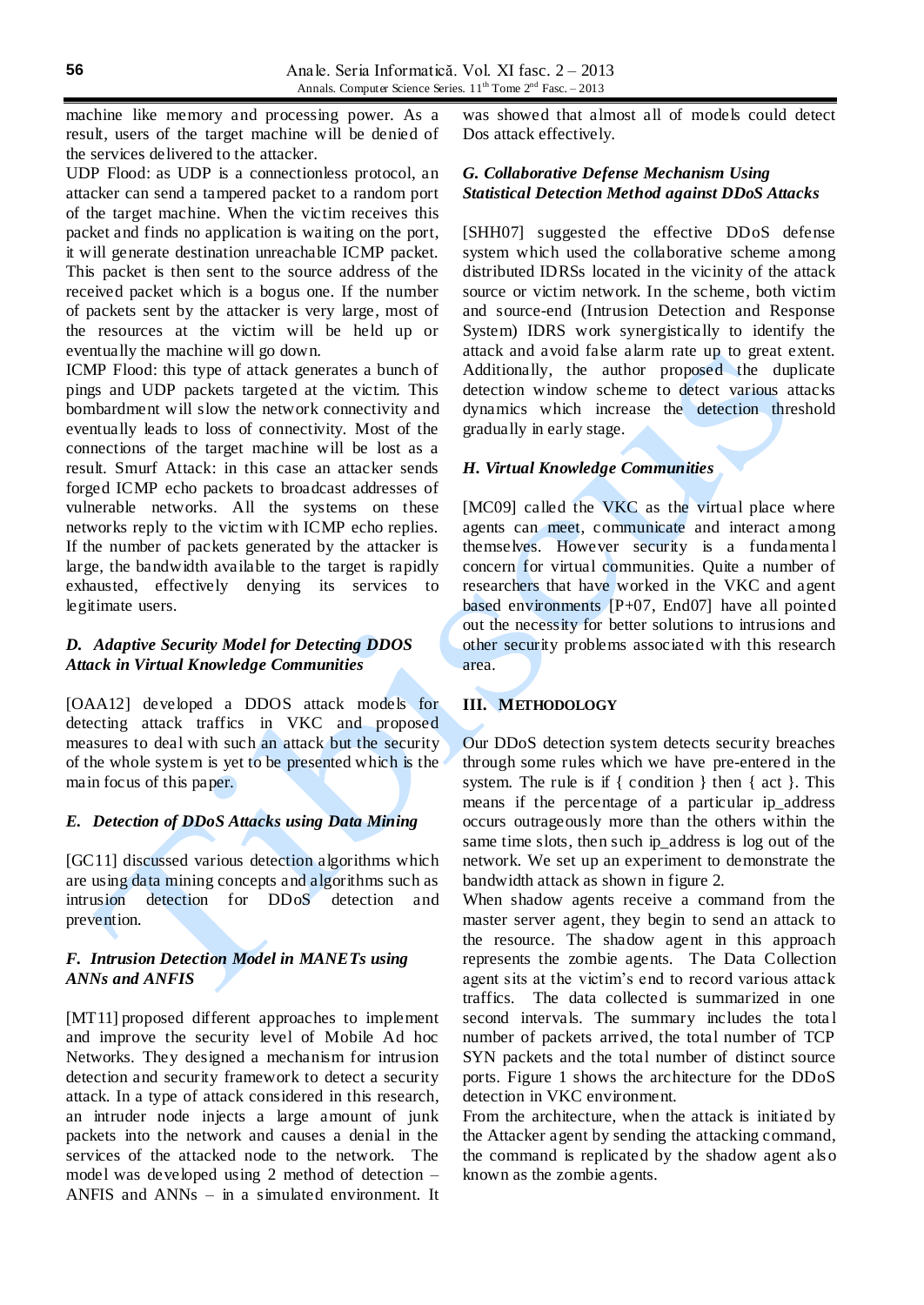

**Figure 1: DDoS detection in VKC environment**

The resource that was attacked is the bandwidth available. The recording agent which is the data collection interface sits at the victims end to record the various traffics generated. The traffic classification categorizes traffic into normal, attack and possible attack. The benchmark for the classification is already embedded in the chart which is based on the ip\_addresses that take more than 50% of the bandwidth consumption.

The algorithm for the behavioral properties of the agents is shown as follows.

*-Attacking agent initiates attack command*

*-Attack command is started and being replicated by the shadow agents*

*-Recording agent starts to record various network activities*

*-Trafffic is displayed through the Tcpdump agent who shows the total tcp syn attacks generated, the total number of distinct source ports.*

*-A chart is generated with the percentage consumption of bandwidth usage of each of the ip\_ address*

- *-If an ip\_address has the highest percentage consumption within the same duration time that is > 50%*
- *-Then DDoS is suspected and connection from suspected ip\_address is terminated.*

#### IV. **SYSTEM IMPLEMENTATION**

The Java Development Kit, Netbeans IDE 6.5, Vmware workstation, Mint, Ubuntu and Linux Windows 7 operating systems were the tools for the implementation. All the three operating systems were installed on the Vmware workstation. Thus, the victim agent which is our target agent was developed on JADE platform in Windows 7 which was flooded with DDoS attack. The system has the capability of generating both the attack and normal traffics.

We ran the application on Mint operating system, to generate one zombie attack. Furthermore, the attack was likewise run simultaneously both on Mint and Ubuntu operating systems, to generate two zombie attacks. Thus, metasploit was used as our attacking tool and was installed on Mint and Ubuntu operating system. Metasploit floods the attacking or target agent with tcp syn flood attack to generate attack traffics.

The total tcp syn flood attack was calculated coupled with the total number of distinct source ports. Figure 2 shows the tcp syn flood attack generated in mint operating system. The attack was set for just 10 seconds due to the degrading effect of the attack on the network.

The same approach was also repeated on the Ubuntu operating system as we can see in Figure 3. The same duration time was used as well.

Figure 4 represents the total packets, the total tcp syn packets and the total distinct source ports. This is shown in the output window of the Netbeans.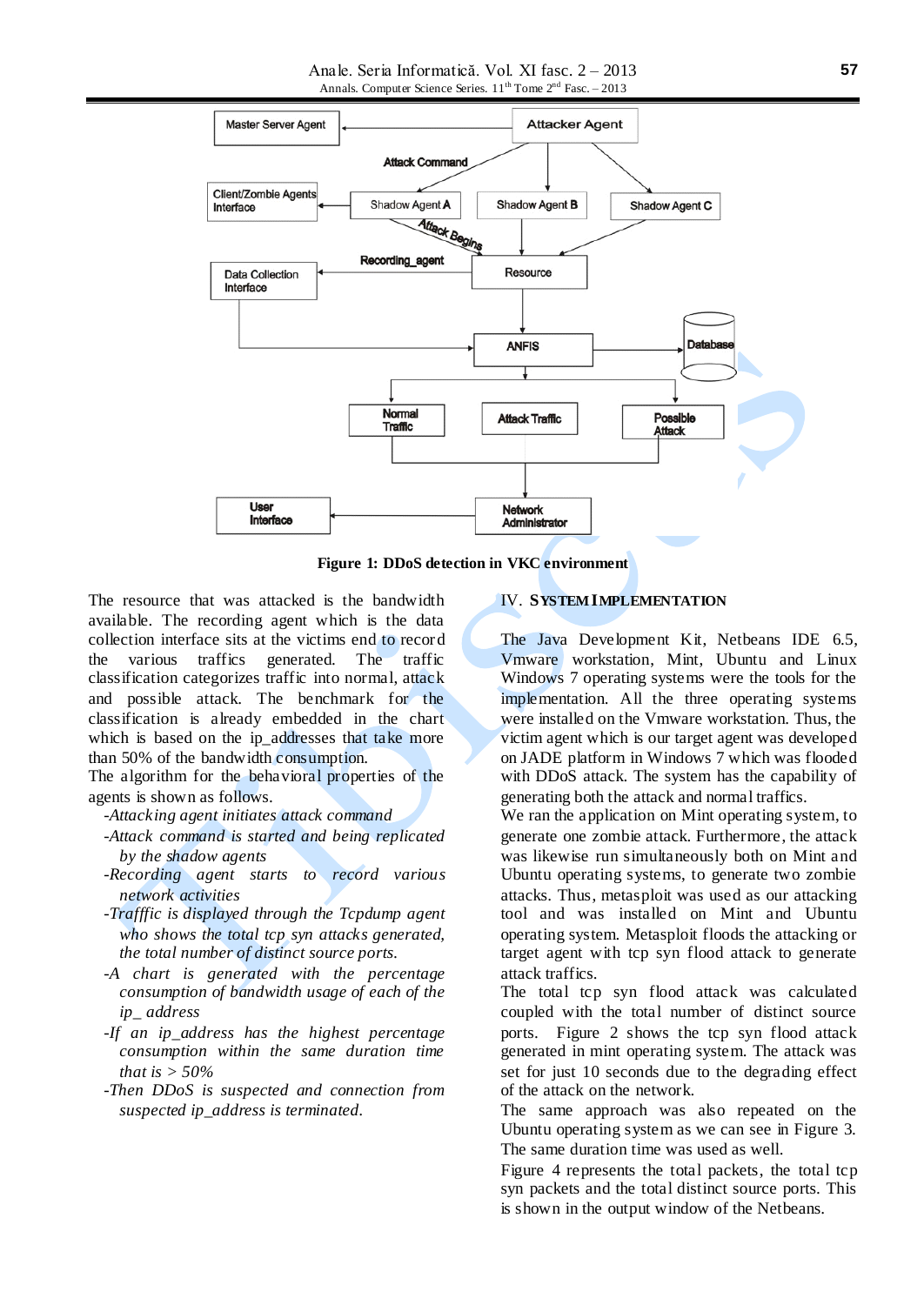|                                                                                          | Home: X Driver X C Hombatt X X C Ubuntuti2 X                                                                                                                    |                                                                      |                                                                                                                                                                                                                                                                                      |
|------------------------------------------------------------------------------------------|-----------------------------------------------------------------------------------------------------------------------------------------------------------------|----------------------------------------------------------------------|--------------------------------------------------------------------------------------------------------------------------------------------------------------------------------------------------------------------------------------------------------------------------------------|
| <b>THREN</b><br><b>STRACTORY THEN</b><br><b>SERIES CONTRACTOR</b><br>ооснинения,         | <b>ENVIRONMENTAL</b><br>Report Follows - Representative<br>sooogaataaajgaa , aaggaataaanaanaa<br>http://metasploit.pro                                          | <b>MARINE CHARGES</b><br><b>NHT</b> Internet<br><b>Thomasouvages</b> |                                                                                                                                                                                                                                                                                      |
|                                                                                          | =1 metasploit v4.7.0-1 (core:4.7 apiri.0)<br>-- -- I 1141 exploits - 720 auxiliary - 194 post<br>$+ - - 1$ 309 payloads - 30 encoders - 8 nops                  |                                                                      |                                                                                                                                                                                                                                                                                      |
|                                                                                          | mf > use auxillary/dos/tcp/sunflood<br>mf moviliary[ unticod] > show options                                                                                    |                                                                      |                                                                                                                                                                                                                                                                                      |
|                                                                                          | Module options (auxiliary/dos/tcp/synficod);                                                                                                                    |                                                                      |                                                                                                                                                                                                                                                                                      |
| <b>National</b><br><b>STATISTICS</b>                                                     | Current Setting Required Description                                                                                                                            |                                                                      |                                                                                                                                                                                                                                                                                      |
| <b>INTERFACE</b><br>NUM<br>RHOST<br>RPORT<br>SHOST<br><b>SNAPLEN</b><br>SPORT<br>TIMEDUT | BD.<br>65535<br>500                                                                                                                                             | TIO <sup>11</sup><br>no<br>ues.<br>yes.<br>no.<br>ges.<br>no.<br>ues | The name of the interface<br>Number of SYNs to send (else unlimited)<br>The target address<br>The target port<br>The spoofable source address (else randomizes)<br>The number of butes to capture<br>The source port (else randomizes)<br>The number of seconds to wait for new data |
| RHOST at 192.168.75.168<br>INFOUT => 10                                                  | mt auxillaru[sunflood] > set RHOST 192,168,75,168<br>mif auxiliary[synficod] > set TIMEOUT 10<br>mf auxiliary[continual > run<br>SVN flooding 192.168.75.168:80 |                                                                      |                                                                                                                                                                                                                                                                                      |





**Figure 3: The Ubuntu operating system showing the tcp syn flood attack**



**Figure 4: Total packets, total number of tcp syn packets and the total source ports**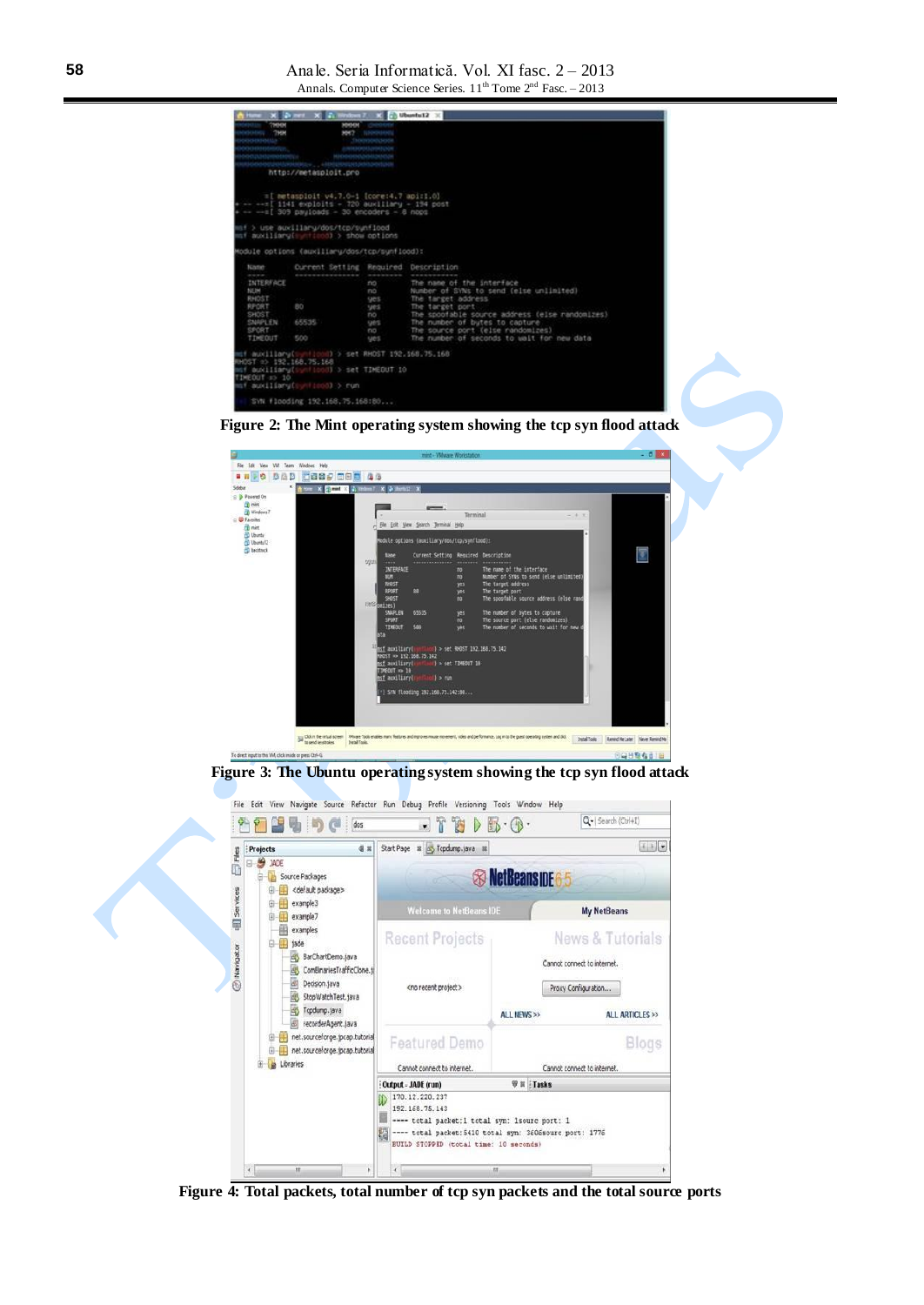

**Figure 6: DDoS chart for two zombies attack in VKC network**

We used a parameter as a benchmark for categorizing into normal traffic, attack traffic and possible traffic. In figure 5 and 6, we have the percentage value on the vertical axis and ip address on the horizontal axis. The threshold was taken to be 50%. Any ip\_address that shoots up more than 50% bandwidth consumption with the time slots as others is regarded to be a threat and at such, it is suspected to be a DDoS attack.

In the chart, if the source ip address output of any agent is greater than 50% and occupy a large percentage of the total bandwidth; in that case we suspect a DDoS attack. When the output is between 35 and 49%, we suspect a possible attack. But when the output is below 35%, we assume that it is a normal traffic network. Figure 5 shows the chart for one zombie attack. The ip\_address with 215.120.42.156 takes 65% of the bandwidth consumption compared to other ip\_addresses within the same duration time slot.

The same procedure was also repeated for two zombies attack. The attack was simultaneously launched on Ubuntu and Mint operating system for 10 seconds.

Figure 6 is a real scenario of a DDoS attack. The chart is shown in figure 6. ip\_address 215.120.42.156 had 55% while Ip\_address 226.230.51.85 had just 15%, ip\_addresses 192.168.75.138 and 192.168.75.2 have 29%. Thus, ip\_address with 55% was suspected to be a DDoS attack and hence such an ip\_address is suspected to be a malicious one and in that it is log out of the network. Ip\_addresses with 15% and 29% were taken to be normal traffic.

#### **V. CONCLUSION**

With the development of computer networks, DDoS attacks have become a threat to the network users especially in a competitive environment and therefore there is a need to develop a more robust system capable of detecting and preventing the effect of this malicious attack. We have simulated how to detect DDoS attack in VKC network. Results were only performed for one and two